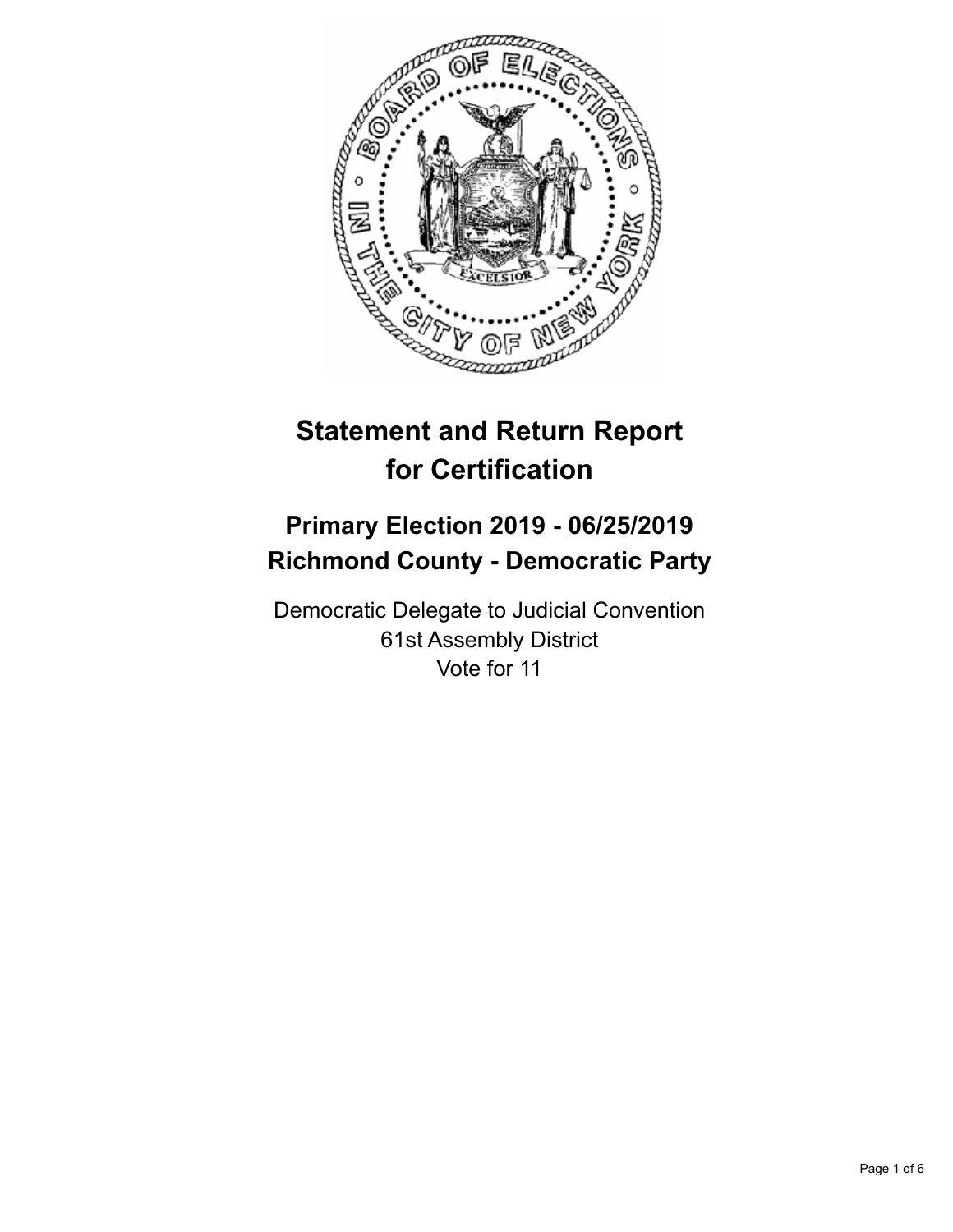

#### **Assembly District 61**

| PUBLIC COUNTER                                           | 1.299 |
|----------------------------------------------------------|-------|
| MANUALLY COUNTED EMERGENCY                               | 0     |
| <b>ABSENTEE / MILITARY</b>                               | 237   |
| <b>AFFIDAVIT</b>                                         | 5     |
| <b>Total Ballots</b>                                     | 1,541 |
| Less - Inapplicable Federal/Special Presidential Ballots | 0     |
| <b>Total Applicable Ballots</b>                          | 1,541 |
| <b>BRIAN K. GALVIN</b>                                   | 263   |
| <b>WAYNE A. KALISH</b>                                   | 186   |
| <b>JEREMY GOMEZ</b>                                      | 311   |
| <b>BERNARDO M. PACE</b>                                  | 172   |
| <b>JOHN W. VITUCCI</b>                                   | 240   |
| ROBERT W. OLIVARI JR.                                    | 290   |
| PAUL S. METCALF                                          | 238   |
| <b>IRINI N. BEKHIT</b>                                   | 238   |
| SHARONA A. PARCHMENT                                     | 302   |
| CHRISTOPHER H. BENBOW                                    | 278   |
| ROBERT A. FARRELL JR.                                    | 258   |
| <b>MAX N. ROSE</b>                                       | 1,219 |
| STEPHANIE M. SHAVUO                                      | 655   |
| <b>VINCENT C. ARGENZIANO</b>                             | 486   |
| <b>CHARLES D. FALL</b>                                   | 958   |
| CARMEN J. COGNETTA JR.                                   | 615   |
| <b>MARGARET J. VENTRUDO</b>                              | 637   |
| JOHN F. MCBETH SR.                                       | 613   |
| DANIEL P. LAVELLE                                        | 684   |
| LAURA A. SWORD                                           | 713   |
| ROBERT L. CATALDO                                        | 531   |
| NICOLE M. NEGRON                                         | 755   |
| ADELANKE OLISA (WRITE-IN)                                | 1     |
| ALEXANDER BALTOVSKI (WRITE-IN)                           | 1     |
| ALEXANDER S.F. COHEN (WRITE-IN)                          | 1     |
| ANN MARIE SELTZER (WRITE-IN)                             | 2     |
| ANN MARIE SELZER (WRITE-IN)                              | 1     |
| ANNE ALLARCON (WRITE-IN)                                 | 1     |
| BELINDA DIXON (WRITE-IN)                                 | 2     |
| <b>BOBBY DIGI OLISA (WRITE-IN)</b>                       | 2     |
| CHARLES ROLAND (WRITE-IN)                                | 1     |
| CIRO ASPERTI (WRITE-IN)                                  | 1     |
| CYNTHIA LOWNEY (WRITE-IN)                                | 1     |
| DAMILOLA OJO POWERS (WRITE-IN)                           | 1     |
| DAVID THOMAS (WRITE-IN)                                  | 1     |
| DEBBIE ANN PAIGE (WRITE-IN)                              | 1     |
| DEBORAH L. ROSE (WRITE-IN)                               | 9     |
| DIANE SAVINO (WRITE-IN)                                  | 1     |
| DON M. BOSCO (WRITE-IN)                                  | 1     |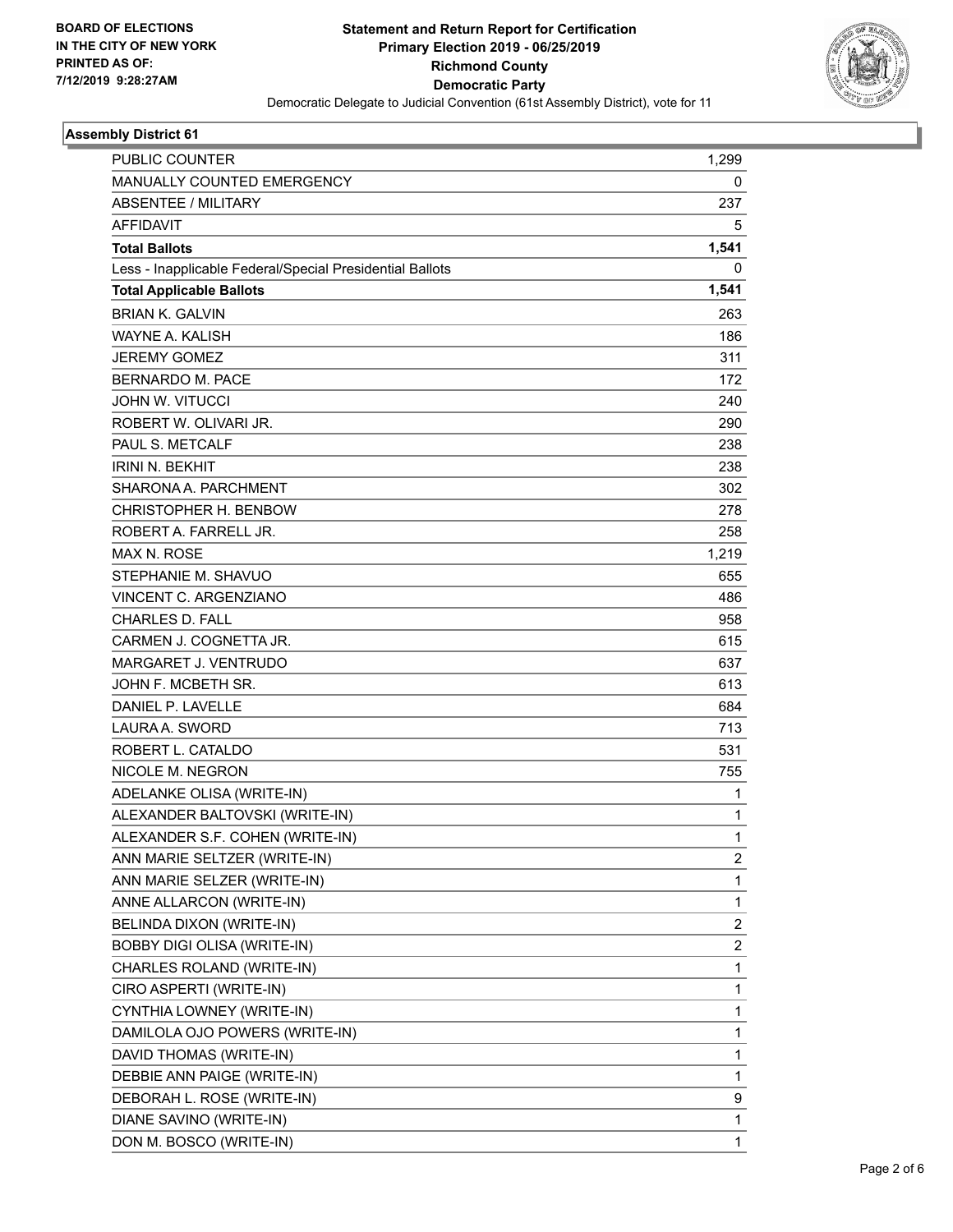

#### **Assembly District 61**

| DYLAN SCHWARTZ (WRITE-IN)                 | 1              |
|-------------------------------------------|----------------|
| EMMANUEL SUMBO OJO (WRITE-IN)             | 1              |
| <b>GABRIEL CHENG (WRITE-IN)</b>           | 1              |
| GENA MIMOZA (WRITE-IN)                    | 3              |
| JAH DREDDZ (WRITE-IN)                     | $\mathbf{1}$   |
| JAMES SEXTON (WRITE-IN)                   | $\overline{2}$ |
| JASMINE ROBINSON (WRITE-IN)               | $\mathbf{1}$   |
| JOHN F. ADRIAN (WRITE-IN)                 | 1              |
| JOHN N. SOLLAZZO (WRITE-IN)               | 1              |
| JULIENNE VERDI (WRITE-IN)                 | $\overline{2}$ |
| KAREN VIVIANI (WRITE-IN)                  | 1              |
| KATHLEEN MURPHY (WRITE-IN)                | 1              |
| KEVIN P. MCKERNAN (WRITE-IN)              | $\overline{2}$ |
| LINDA SCHRADER (WRITE-IN)                 | $\mathbf{1}$   |
| LINDY CRESCITELLI (WRITE-IN)              | $\overline{2}$ |
| LOUIS L. LIEDY (WRITE-IN)                 | $\mathbf{1}$   |
| LUIS HERNANDEZ (WRITE-IN)                 | 1              |
| MARIA SANTIAGO (WRITE-IN)                 | 1              |
| MARTIN R. JAMES (WRITE-IN)                | 1              |
| MARYANN MELENDEZ (WRITE-IN)               | 1              |
| MARYBETH MELENDEZ (WRITE-IN)              | 1              |
| MICHAEL ARVANITES (WRITE-IN)              | 1.             |
| MICHAEL CUSICK (WRITE-IN)                 | 1              |
| MICHAEL DOWNEY (WRITE-IN)                 | 1              |
| MICHAEL SCHNALL (WRITE-IN)                | 1              |
| MICHELLE ROLLER (WRITE-IN)                | $\mathbf{1}$   |
| NICHOLAS POPOLO (WRITE-IN)                | 1              |
| PETER KILLEN (WRITE-IN)                   | $\mathbf{1}$   |
| ROY MOSKOWITZ (WRITE-IN)                  | 1              |
| SALLY JONES (WRITE-IN)                    | 1              |
| SARAH E. BLAS (WRITE-IN)                  | 1              |
| SHEREE GOODE (WRITE-IN)                   | 3              |
| STEVEN HIGGINS (WRITE-IN)                 | 1              |
| STEVEN SCHWALL (WRITE-IN)                 | 1.             |
| TAL JASMIN (WRITE-IN)                     | 1              |
| THOMAS BLANCERO (WRITE-IN)                | 1              |
| UNATTRIBUTABLE WRITE-IN (WRITE-IN)        | 10             |
| UNCOUNTED WRITE-IN PER STATUTE (WRITE-IN) | 1              |
| <b>VERONICA GAMBON (WRITE-IN)</b>         | 1              |
| <b>Total Votes</b>                        | 10,726         |
| Unrecorded                                | 6,225          |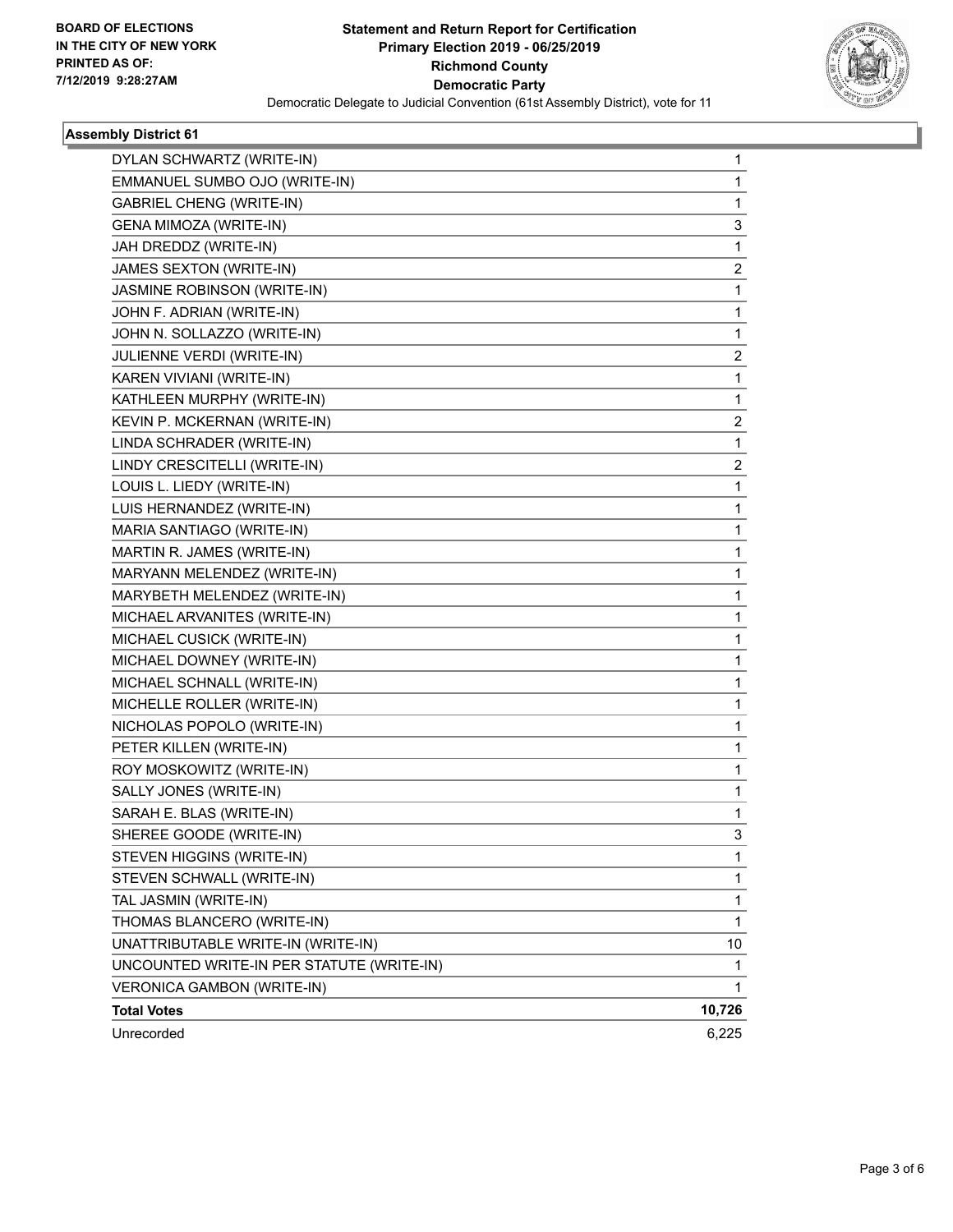

#### **Total for Democratic Delegate to Judicial Convention (61st Assembly District) - Richmond County**

| <b>PUBLIC COUNTER</b>                                    | 1,299          |
|----------------------------------------------------------|----------------|
| MANUALLY COUNTED EMERGENCY                               | 0              |
| <b>ABSENTEE / MILITARY</b>                               | 237            |
| <b>AFFIDAVIT</b>                                         | 5              |
| <b>Total Ballots</b>                                     | 1,541          |
| Less - Inapplicable Federal/Special Presidential Ballots | 0              |
| <b>Total Applicable Ballots</b>                          | 1,541          |
| <b>BRIAN K. GALVIN</b>                                   | 263            |
| <b>WAYNE A. KALISH</b>                                   | 186            |
| <b>JEREMY GOMEZ</b>                                      | 311            |
| BERNARDO M. PACE                                         | 172            |
| <b>JOHN W. VITUCCI</b>                                   | 240            |
| ROBERT W. OLIVARI JR.                                    | 290            |
| PAUL S. METCALF                                          | 238            |
| <b>IRINI N. BEKHIT</b>                                   | 238            |
| SHARONA A. PARCHMENT                                     | 302            |
| CHRISTOPHER H. BENBOW                                    | 278            |
| ROBERT A. FARRELL JR.                                    | 258            |
| MAX N. ROSE                                              | 1.219          |
| STEPHANIE M. SHAVUO                                      | 655            |
| VINCENT C. ARGENZIANO                                    | 486            |
| <b>CHARLES D. FALL</b>                                   | 958            |
| CARMEN J. COGNETTA JR.                                   | 615            |
| MARGARET J. VENTRUDO                                     | 637            |
| JOHN F. MCBETH SR.                                       | 613            |
| DANIEL P. LAVELLE                                        | 684            |
| LAURA A. SWORD                                           | 713            |
| ROBERT L. CATALDO                                        | 531            |
| NICOLE M. NEGRON                                         | 755            |
| ADELANKE OLISA (WRITE-IN)                                | 1              |
| ALEXANDER BALTOVSKI (WRITE-IN)                           | $\mathbf{1}$   |
| ALEXANDER S.F. COHEN (WRITE-IN)                          | 1              |
| ANN MARIE SELTZER (WRITE-IN)                             | $\overline{2}$ |
| ANN MARIE SELZER (WRITE-IN)                              | 1              |
| ANNE ALLARCON (WRITE-IN)                                 | 1              |
| BELINDA DIXON (WRITE-IN)                                 | $\overline{2}$ |
| BOBBY DIGI OLISA (WRITE-IN)                              | 2              |
| CHARLES ROLAND (WRITE-IN)                                | 1              |
| CIRO ASPERTI (WRITE-IN)                                  | 1              |
| CYNTHIA LOWNEY (WRITE-IN)                                | 1              |
| DAMILOLA OJO POWERS (WRITE-IN)                           | 1              |
| DAVID THOMAS (WRITE-IN)                                  | 1              |
| DEBBIE ANN PAIGE (WRITE-IN)                              | 1              |
| DEBORAH L. ROSE (WRITE-IN)                               | 9              |
| DIANE SAVINO (WRITE-IN)                                  | 1              |
| DON M. BOSCO (WRITE-IN)                                  | 1.             |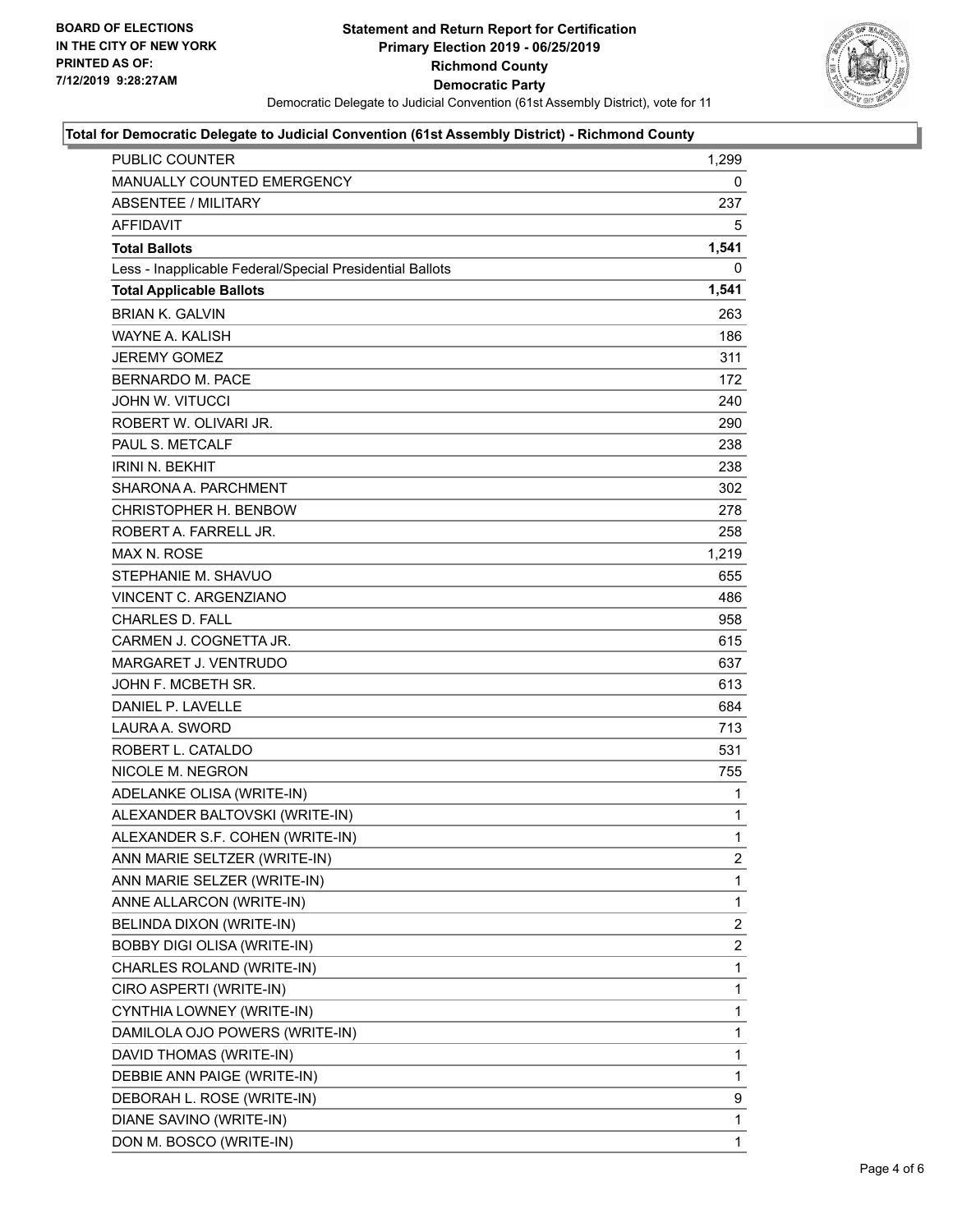

#### **Total for Democratic Delegate to Judicial Convention (61st Assembly District) - Richmond County**

| DYLAN SCHWARTZ (WRITE-IN)                 | $\mathbf{1}$            |
|-------------------------------------------|-------------------------|
| EMMANUEL SUMBO OJO (WRITE-IN)             | 1                       |
| <b>GABRIEL CHENG (WRITE-IN)</b>           | 1                       |
| GENA MIMOZA (WRITE-IN)                    | 3                       |
| JAH DREDDZ (WRITE-IN)                     | 1                       |
| JAMES SEXTON (WRITE-IN)                   | $\overline{c}$          |
| JASMINE ROBINSON (WRITE-IN)               | 1                       |
| JOHN F. ADRIAN (WRITE-IN)                 | 1                       |
| JOHN N. SOLLAZZO (WRITE-IN)               | 1                       |
| JULIENNE VERDI (WRITE-IN)                 | $\overline{a}$          |
| KAREN VIVIANI (WRITE-IN)                  | 1                       |
| KATHLEEN MURPHY (WRITE-IN)                | 1                       |
| KEVIN P. MCKERNAN (WRITE-IN)              | $\overline{\mathbf{c}}$ |
| LINDA SCHRADER (WRITE-IN)                 | 1                       |
| LINDY CRESCITELLI (WRITE-IN)              | $\overline{2}$          |
| LOUIS L. LIEDY (WRITE-IN)                 | 1                       |
| LUIS HERNANDEZ (WRITE-IN)                 | 1                       |
| MARIA SANTIAGO (WRITE-IN)                 | 1                       |
| MARTIN R. JAMES (WRITE-IN)                | 1                       |
| MARYANN MELENDEZ (WRITE-IN)               | 1                       |
| MARYBETH MELENDEZ (WRITE-IN)              | 1                       |
| MICHAEL ARVANITES (WRITE-IN)              | 1                       |
| MICHAEL CUSICK (WRITE-IN)                 | 1                       |
| MICHAEL DOWNEY (WRITE-IN)                 | 1                       |
| MICHAEL SCHNALL (WRITE-IN)                | 1                       |
| MICHELLE ROLLER (WRITE-IN)                | 1                       |
| NICHOLAS POPOLO (WRITE-IN)                | 1                       |
| PETER KILLEN (WRITE-IN)                   | 1                       |
| ROY MOSKOWITZ (WRITE-IN)                  | $\mathbf{1}$            |
| SALLY JONES (WRITE-IN)                    | 1                       |
| SARAH E. BLAS (WRITE-IN)                  | 1                       |
| SHEREE GOODE (WRITE-IN)                   | 3                       |
| STEVEN HIGGINS (WRITE-IN)                 | 1                       |
| STEVEN SCHWALL (WRITE-IN)                 | 1                       |
| TAL JASMIN (WRITE-IN)                     | 1                       |
| THOMAS BLANCERO (WRITE-IN)                | 1                       |
| UNATTRIBUTABLE WRITE-IN (WRITE-IN)        | 10                      |
| UNCOUNTED WRITE-IN PER STATUTE (WRITE-IN) | 1                       |
| VERONICA GAMBON (WRITE-IN)                | 1                       |
| <b>Total Votes</b>                        | 10,726                  |
| Unrecorded                                | 6,225                   |